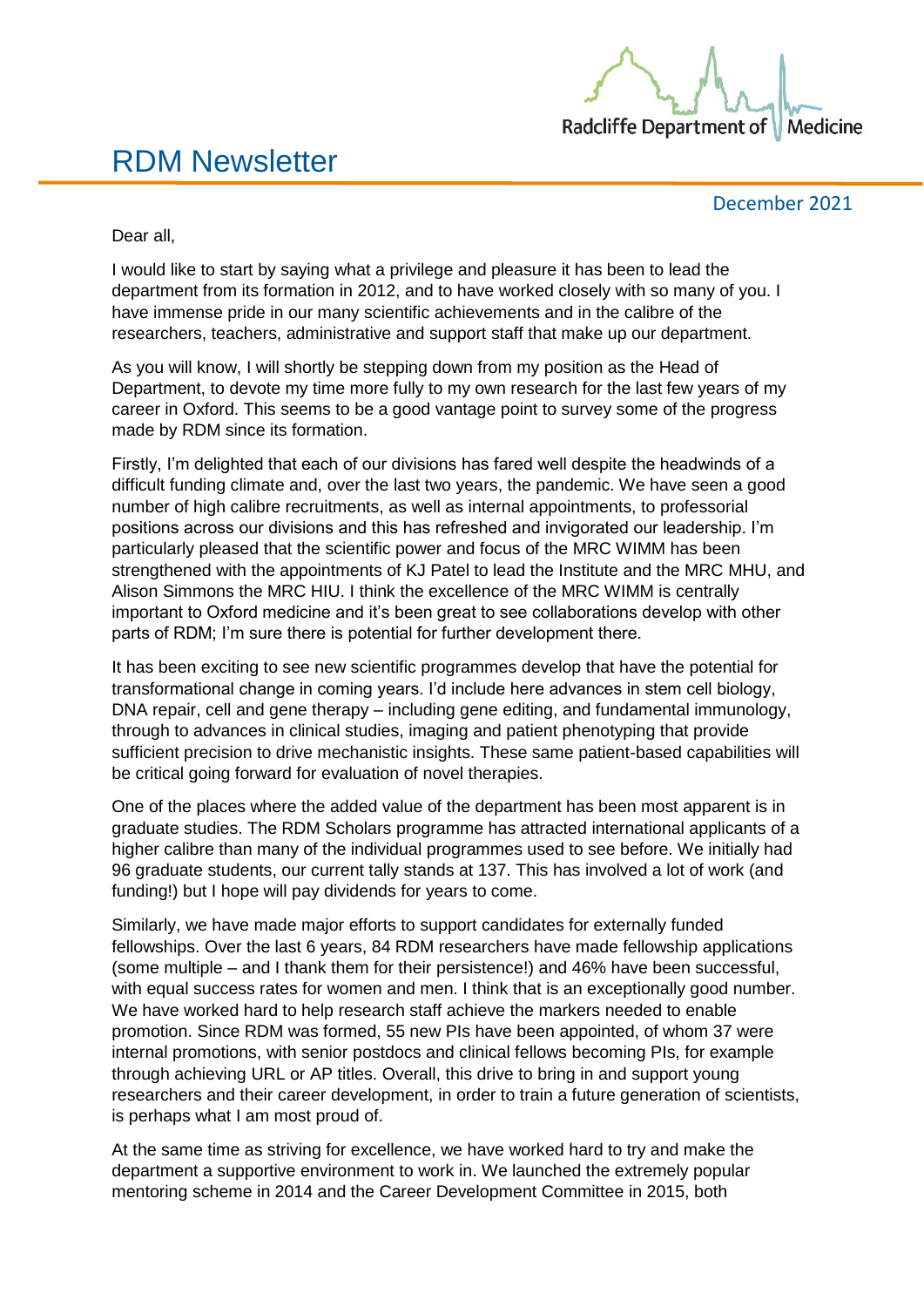championed by Alison Banham and Leanne Hodson, and obtained the all-important Athena Swan silver award in 2016 (renewed in 2019). Dedicated support with funding applications is now provided along with numerous training courses, a formal Environment and Culture working group was convened in 2018, and last year, we put together a Respectful Behaviours framework to provide official backing for the kind of working culture we want to build in the department. Sadly, in some areas we've still got a long way to go, not least to improve gender balance and diversity. The proportion of female PIs has nudged up from 23% to 26%; I would have liked faster progress. Nevertheless, I believe that RDM does have a reputation as a good place to work and we are seen within Oxford as leading the way in many aspects of culture and working environment, and so I'm hugely grateful to all of you who have driven these efforts.

While all of the above is about people – which for me is the key – buildings and facilities matter too. Looking forward, we have a number of exciting new infrastructure projects starting which should enhance our research and, particularly, its clinical impact. These include new clinical imaging capabilities, with cutting edge CT, machine learning and MR platforms, a new Therapy Acceleration Laboratory that will derive mechanistic insights from clinical samples from patients undergoing early phase trials, and an advanced cell and gene therapy unit to support development and delivery of novel therapies. You can read more about all of this in the 'Upcoming projects' section below.

Finally, I would like to offer my personal thanks to all of you who have helped with the running of a large, complex department with over 700 members. I am indebted to our Division Heads, and their admin teams, who have worked so hard to champion and support their parts of the department. Much as I value cohesion of the department as a whole, maintaining identity in its constituent units is necessary and important. I want to thank also those who have taken responsibility for Graduate Studies, within the divisions and, even more, across RDM as a whole, in particular, Deborah Gill and Marella de Bruijn. I have had amazing support from our RDM Strategic team, covering the building blocks of those areas of progress highlighted above: researcher support, graduate studies, EDI, communications, personnel and finance; it has been a pleasure to work with such a talented and committed team. While there are too many key individuals to name personally here, I would single out two close colleagues (with whom I've worked for many years!) without whom my task would have been impossible. Ruth McCaffrey, as most will know, has been the architect of RDM's approach to providing personal and career development support to researchers at all career stages. Lynn Clee has worked tirelessly, and (frankly) excessively, to help us all stay financially afloat and on track. Lynn has looked after our vitally important admin teams and been our key interface with the Medical Sciences Division and the central University; it is credit to her and the RDMS team that RDM enjoys its good reputation and the unwavering support of the Medical Sciences Division. So, sincere thanks to one and all.

I look forward to seeing what the department achieves in coming years, from the fortunate vantage point of a researcher within RDM.

With best wishes,

Hugh Watkins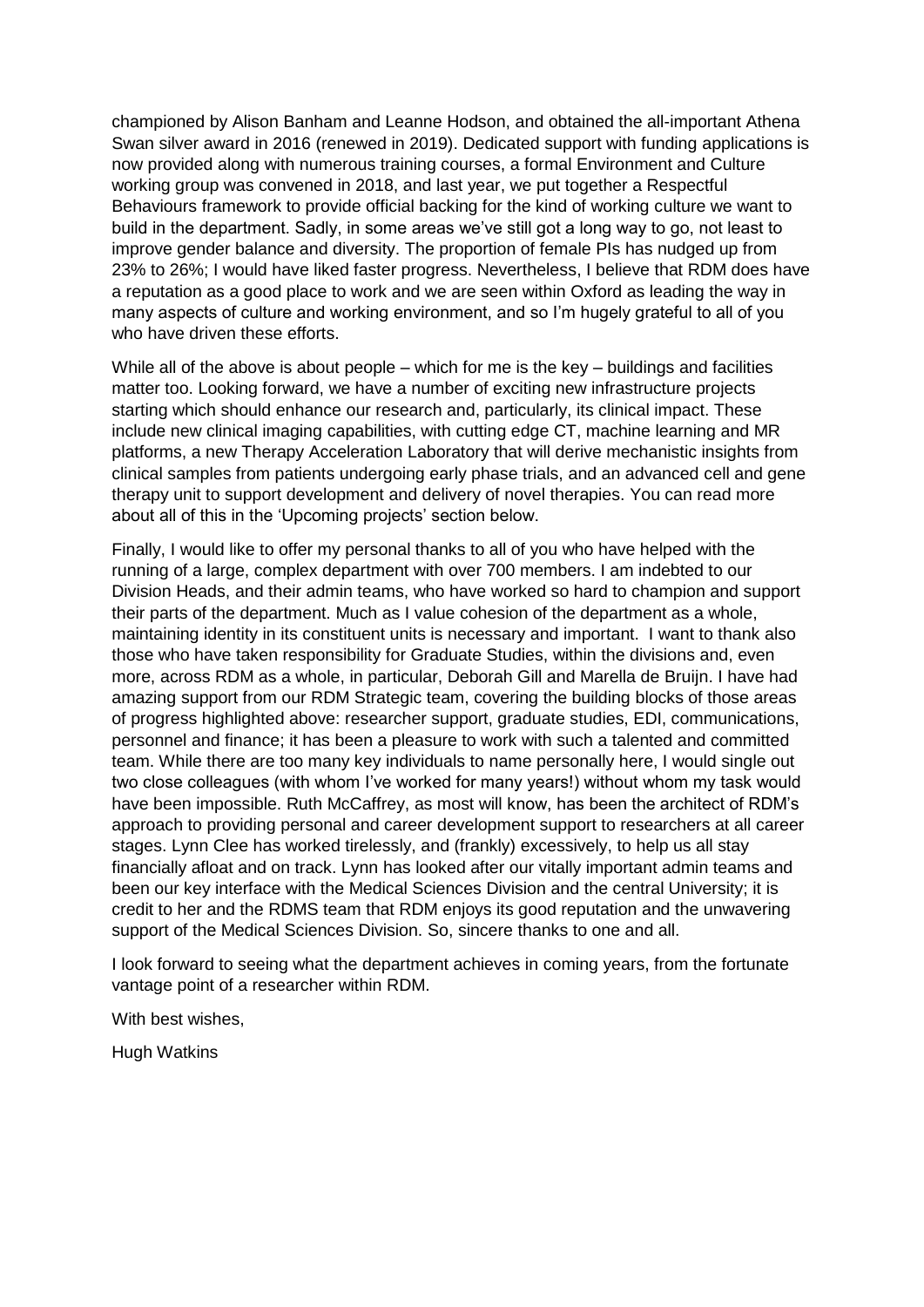# **Congratulations**

## **Congratulations to our researchers awarded University titles**

Congratulations first to our two PIs who were awarded the title of Full Professor through the Recognition of Distinction exercise this year. They are:

- Professor Anne Goriely (WIMM, NDCLS) now Professor of Human Genetics
- Professor Simon Stanworth (NDCLS) now Professor of Haematology and Transfusion Medicine

Many congratulations also to our 11 new Associate Professors: [Ricardo Carnicer](https://www.rdm.ox.ac.uk/people/rcardo-carnicer) (CVM), Associate Professor of Biomedical Science [Yvonne Couch](https://www.rdm.ox.ac.uk/people/yvonne-couch) (IMD), Associate Professor of Neuroimmunology, and now an RDM PI [Nicola Curry](https://www.rdm.ox.ac.uk/people/nicola-curry) (NDCLS), Associate Professor of Haematology (in addition to being an NHS consultant), and now an RDM PI [Gillian Douglas](https://www.rdm.ox.ac.uk/people/gillian-douglas) (CVM), Associate Professor of Cardiovascular Science [Lise Estcourt](https://www.rdm.ox.ac.uk/people/lise-estcourt) (NDLCS), Associate Professor of Haematology and Transfusion Medicine (in addition to being an NHS consultant), and now an RDM PI Katie Jeffery (NDCLS), Associate Professor of Microbiology and Hospital Epidemiology (in addition to being an NHS consultant), and now an RDM PI [Usha Kini](mailto:https://www.rdm.ox.ac.uk/people/usha-kini) (NDCLS), Associate Professor of Genomic Medicine (in addition to being an NHS consultant), and now an RDM PI [Hashem Koohy](https://www.rdm.ox.ac.uk/people/hashem-koohy) (MRC HIU, MRC WIMM, IMD), Associate Professor of Systems Immunology, and now an RDM PI [Adam Lewandowski](https://www.rdm.ox.ac.uk/people/adam-lewandowski) (CVM), Associate Professor of Cardiovascular Science [Bethan Psaila](https://www.rdm.ox.ac.uk/people/bethan-psaila) (MRC MHU, MRC WIMM, NDCLS), Associate Professor of Haematology. In addition, many congratulations to our researchers who became PIs in RDM in 2021:

[Dr Ed Morrissey](https://www.rdm.ox.ac.uk/people/edward-morrissey) (MRC WIMM, NDCLS), [Dr Liz Ormondroyd](https://www.rdm.ox.ac.uk/people/elizabeth-ormondroyd) (CVM), [Dr Pavel Ovseiko](https://www.rdm.ox.ac.uk/people/pavel-ovseiko) (IMD), [Dr Betty](https://www.rdm.ox.ac.uk/people/betty-raman)  [Raman](https://www.rdm.ox.ac.uk/people/betty-raman) (CVM), [Dr Aleksandr](https://www.rdm.ox.ac.uk/people/aleksandr-sahakyan) Sahakyan (MRC WIMM, NDCLS), [Dr Chris Toepfer](https://www.rdm.ox.ac.uk/people/christopher-toepfer) (CVM), and [Dr](https://www.rdm.ox.ac.uk/people/simona-valletta)  [Simona Valletta](https://www.rdm.ox.ac.uk/people/simona-valletta) (MRC MHU, MRC WIMM, NDCLS).

There will be another call in 2022 for applications for PI status in RDM, as well as University calls for the title of Full Prof and the title of Associate Professor.

# **Upcoming projects**

## **New CT facility at AVIC**

In 2022, the Oxford Acute Vascular Imaging Centre [\(AVIC,](https://www.rdm.ox.ac.uk/about/our-clinical-facilities-and-mrc-units/acute-vascular-imaging-centre) now led by [Professor Charis Antoniades\)](https://www.rdm.ox.ac.uk/people/charalambos-antoniades) will be getting a refresh, including a new name in due course, to reflect broadening capability in acute imaging and intervention. This will include a Siemens photon counting CT scanning system, the first of its kind in the UK. The installation of the new system, together with enhanced AI capability, will significantly increase research capacity at AVIC, allowing researchers to probe the cardiovascular system in greater detail.

### **New MRI scanner at OCMR**

The Oxford Centre for Clinical Magnetic Resonance Research (OCMR) will be installing a DT GE premier MRI scanner next year. The new system has a wide bore, to allow further research into obesity, diabetes and metabolic disease. It will also allow greater integration with the GE SpinLab Hyperpolarizer system in OCMR, enabling researchers to explore new avenues of work via the direct, in vivo assessment of metabolism in the human heart.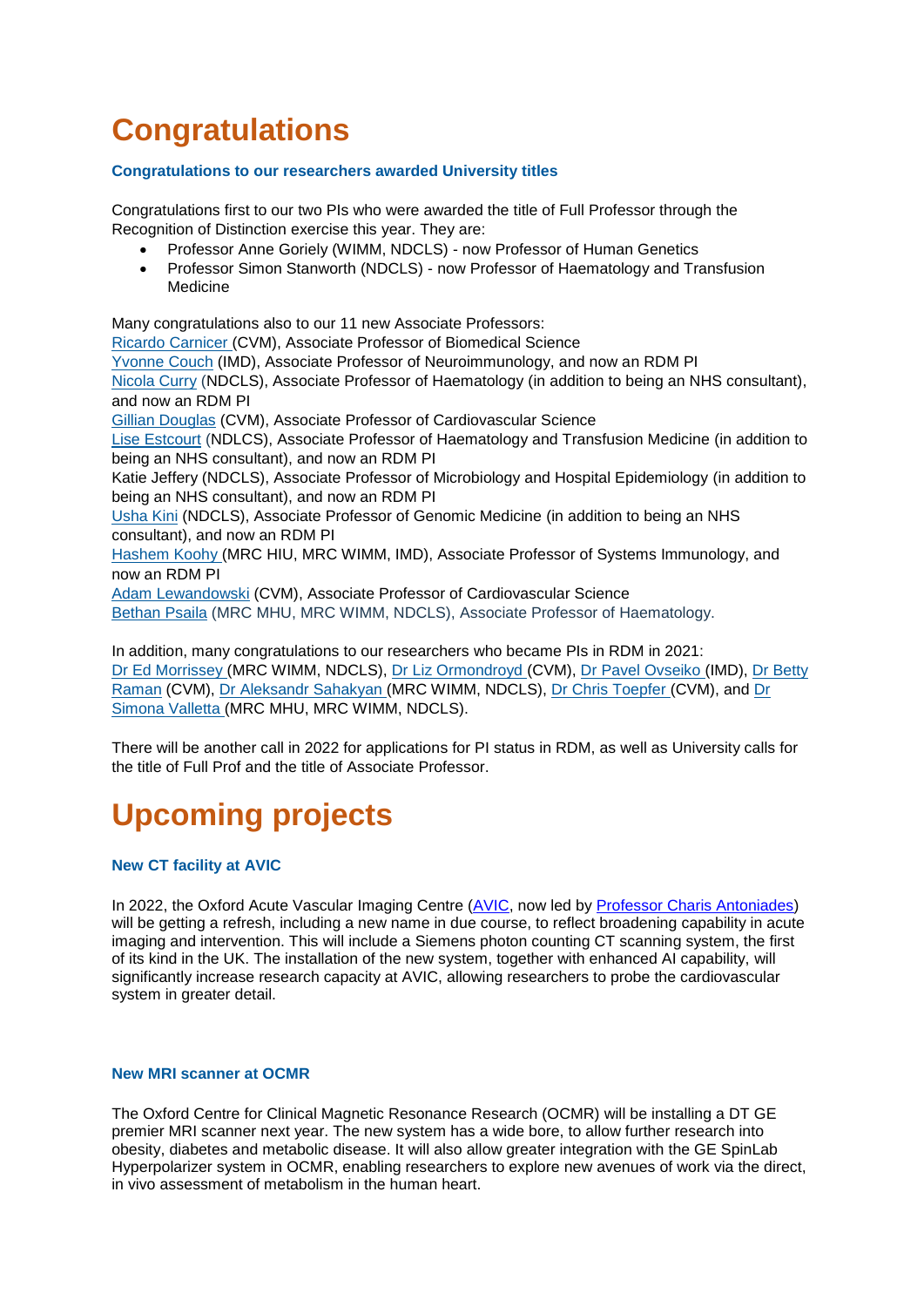### **Therapy Accelerator Laboratory at the MRC WIMM**

A new Therapy Acceleration Laboratory (TAL) will be opening early in 2022 at the MRC WIMM and will be available to all PIs in Oxford. The TAL will analyse human samples from national and international Phase I to Phase III trials of novel targeted therapies that maximise patient impact, transform understanding of disease biology, dissect mechanisms of action of therapies and mechanisms of response. The laboratory will work with PIs and industry partners to add value to clinical trials, offering assays that allow patient selection at the start of a trial, patient stratification into different therapy arms during the trial, validation of secondary endpoints for more rapid trials and exploratory endpoints. It will offer a wide selection of next generation sequencing genetic and deep phenotyping assays on cells and tissues, work closely with the MRC WIMM single cell and imaging facilities and support long term bio-banking of nucleic acids and viable cells. Once operational, the TAL will be accredited to ISO-17025. Find out more on [https://www.imm.ox.ac.uk/research/tal.](https://www.imm.ox.ac.uk/research/tal)

## **The Oxford Centre for Advanced Cell Therapy**

The Oxford Centre for Advanced Cell Therapy (OxACT) is being established under the leadership of [Professor Ronjon Chakraverty.](https://www.rdm.ox.ac.uk/people/ronjon-chakraverty) OxACT aims to make use of advances in gene transfer, gene editing and advanced cell therapy to transform the treatment of patients with cancer, inherited disorders or other chronic disorders. Early work will focus on manipulation of haematopoietic stem cells. The vision is that the centre will provide capability from patient cell isolation and modification, to administration to patients, including proof of concept trials and first-in-human trials. OxACT aims to be operational by 2024.

## **Staff news**

## **New appointments**

 Professor Alison Simmons joined RDM upon her appointment as [Director of the MRC Human Immunology Unit](https://www.rdm.ox.ac.uk/news/mrc-hiu-appoints-new-director) (MRC HIU) in January 2021. Alison was an existing member of the MRC HIU, formerly based in NDM. Her research is focused on understanding the mechanisms of intestinal immunity and how these go wrong in inflammatory bowel diseases, Crohn's disease and Ulcerative Colitis. She took over the Directorship from Professor Graham Ogg, who was appointed as Interim Director of HIU following the death of Professor Enzo Cerundolo. Many thanks to Graham for his leadership during this difficult



period and congratulations to Alison for this distinguished appointment. Alison is also Head of the RDM Investigative Medicine Division.

- Dr Adam Wilkinson moved from Stanford University and is now a PI in the MRC MHU. He holds an Intermediate Fellowship from the Kay Kendall Leukaemia Fund (KKLF) and his research focuses on investigating blood stem cell self-renewal.
- Professor David Hodson has been appointed to the Robert Turner Chair of Diabetic Medicine in OCDEM, succeeding Professor Mark McCarthy. He will take up his appointment in February 2022 and is joining us from the University of Birmingham. His research focuses on understanding the regulation of hormone release from pancreatic islets in health and disease.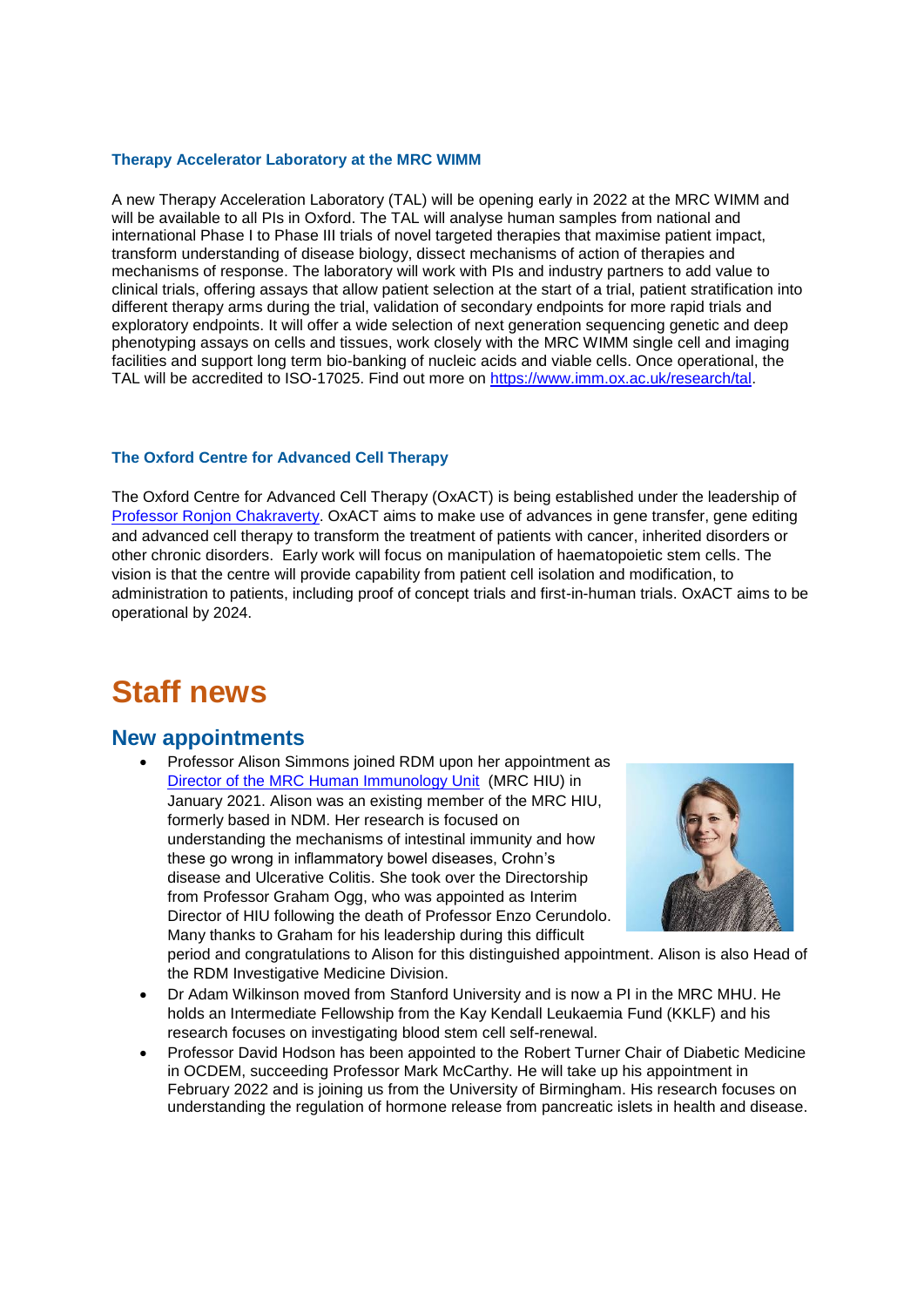### **Staffing updates**

- Professor Martin Farrall (CVM) retired this year, and now holds Emeritus Professor status in RDM. Professor Farrall's research, on family and population-based studies to investigate the genetic components of complex cardiovascular and cerebrovascular diseases, has had a major impact in the field of cardiovascular genetics, and he has been a force for good in the Division of Cardiovascular Medicine within RDM.
- Professor Chris Newbold (MRC WIMM, IMD) has also retired, and now holds Emeritus Professor status in RDM. Professor Newbold's work was key to producing the first Plasmodium gene sequence, and he and his team studied the molecular immunology of gene families in *Plasmodium falciparum*. Professor Newbold also helped to establish what is now the KEMRI-Wellcome Trust Research programme in Kenya.
- Professor Tatjana Sauka-Spengler (MRC WIMM, NDCLS) will be moving to set up a new lab at the Stowers Institute for Medical Research, Kansas, USA. She will continue to have links with Oxford, and her lab based at the MRC WIMM is continuing.

# **In the News**

## **New Clinical Trial to Test Drug for Diabetes in Reducing Risk of Alzheimer's Dementia**

A [new study](https://www.rdm.ox.ac.uk/news/new-clinical-trial-to-test-drug-for-diabetes-in-reducing-risk-of-alzheimer2019s-dementia) led through a collaboration between the Diabetes Trials Unit (OCDEM) and the Department of Psychiatry at the University of Oxford, and the global healthcare company, Novo Nordisk, will examine whether semaglutide, a tablet used to treat diabetes, can change the course of the earliest changes that happen in the brains of people at risk of developing Alzheimer's dementia.

### **[Spin-out company Alethiomics launches](https://www.imm.ox.ac.uk/news/spin-out-company-alethiomics-launches)**

The [enterprise,](https://www.rdm.ox.ac.uk/news/spin-out-company-alethiomics-launches) co-founded by [Professor Adam Mead](https://www.rdm.ox.ac.uk/people/adam-mead) and [Associate Professor Beth Psaila](https://www.rdm.ox.ac.uk/people/bethan-psaila) (MRC MHU, MRC WIMM, NDCLS), aims to apply innovations in single-cell multi-omic analysis to the development of novel therapeutics for myeloproliferative neoplasms, a group of chronic blood cancers with poor prognosis.

### **[Patel group reveals 'stop-eating' response to DNA damage](https://www.rdm.ox.ac.uk/news/study-reveals-stop-eating-response-to-dna-damage)**

Led by [Professor KJ Patel](https://www.rdm.ox.ac.uk/people/kj-patel) (MRC MHU, MRC WIMM, NDCLS), new work published in the journal Nature [sheds light](https://www.rdm.ox.ac.uk/news/study-reveals-stop-eating-response-to-dna-damage) on the mechanism by which DNA damage suppresses appetite, a finding with implications for understanding the appetite lowering side-effects of chemotherapy.



**Iron integral to the development of life on Earth – and the possibility of life on other planets**In an unusual collaboration with the Department of Earth Sciences, Professor Hal [Drakesmith](https://www.rdm.ox.ac.uk/people/alexander-drakesmith) (MRC HIU, MRC WIMM, IMD) uncovers the likely mechanism by which iron influenced the development of complex life forms. [Read more](https://www.rdm.ox.ac.uk/news/iron-integral-to-the-development-of-life-on-earth-2013-and-the-possibility-of-life-on-other-planets) on the RDM website.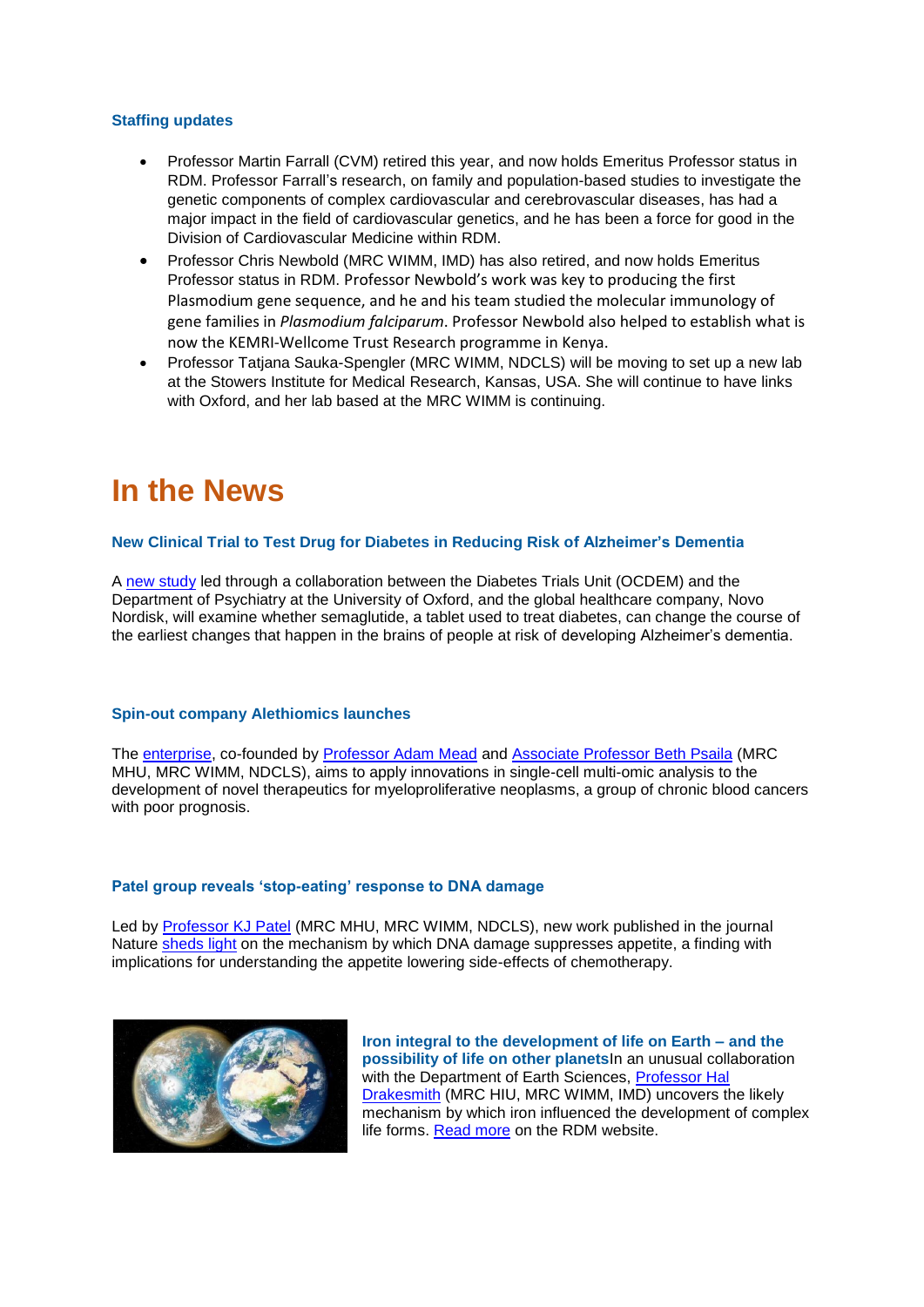### **NDCLS researchers in partnership to accelerate development of first-in-class gene therapy for cystic fibrosis patients**

Professors [Deborah Gill](https://www.rdm.ox.ac.uk/people/deborah-gill) and [Steve Hyde](https://www.rdm.ox.ac.uk/people/stephen-hyde) (both NDCLS) are founding members of the UK Cystic Fibrosis Gene Therapy Consortium, which has now teamed up with Boehringer Ingelheim, the IP Group and Oxford Biomedica, to work on the development of new treatment options for cystic fibrosis patients. [Read more](https://www.rdm.ox.ac.uk/news/rdm-researchers-part-of-partnership-to-accelerate-development-of-first-in-class-gene-therapy-for-cystic-fibrosis-patients) on the RDM website.

#### **[Mechanism behind repair of cancer-inducing mutations discovered](https://www.rdm.ox.ac.uk/news/mechanism-behind-repair-of-cancer-inducing-mutations-discovered)**

In a new study published in *Nature*, [Associate Professor](https://www.rdm.ox.ac.uk/people/ross-chapman) Ross Chapman (MRC MHU, MRC WIMM, NDCLS) and his group uncovered the **precise mechanism** behind how the BRCA1 protein detects and engages with DNA breaks in the genome, helping to prevent the development of breast and ovarian cancers.

#### **Artificial intelligence breakthrough for faster, cheaper, and less invasive cardiac MRI scans**

A cross-disciplinary team of researchers at the Oxford Centre for Clinical Magnetic Resonance Research (OCMR) have combined MR images with novel AI algorithms to produce a replacement for late gadolinium enhancement, the current gold standard for imaging heart muscle disease. The new [method](https://www.rdm.ox.ac.uk/news/artificial-intelligence-breakthrough-for-faster-cheaper-and-less-invasive-cardiac-mri-scans) does not need a contrast agent injected into the patient, instead using AI to predict what contrast-enhanced images would look like.

## **Critical six-week window to 'reset' blood pressure after giving birth**

Work led by [Dr Jamie Kitt](https://www.rdm.ox.ac.uk/people/jamie-kitt) and Professor [Paul Leeson](https://www.rdm.ox.ac.uk/people/paul-leeson) at the Cardiovascular Clinical Research Facility (CCRF, CVM) finds that lowering a hypertensive mother's blood pressure within six weeks after giving birth could significantly cut their future risk of a heart attack or stroke. [Read more](https://www.rdm.ox.ac.uk/news/critical-six-week-window-to-2018reset2019-blood-pressure-after-giving-birth) on the RDM website.

#### **Tool to analyse heart calcium flow uncovers new disease mechanisms**

In a paper published in the journal *Circulation Research*, [Dr Chris](https://www.rdm.ox.ac.uk/people/christopher-toepfer)  [Toepfer](https://www.rdm.ox.ac.uk/people/christopher-toepfer) (CVM) and his team use a [new technique](https://www.rdm.ox.ac.uk/news/tool-to-analyse-heart-calcium-flow-uncovers-new-disease-mechanisms) to understand how genetic errors that contribute to a heart condition change the cells of the heart.



#### **Genetic breakthrough to target care for deadly heart condition**

New genetic faults discovered in people with a heart condition that is sometimes inherited in families could transform the diagnosis and treatment of the hidden disease, according to [research](https://www.rdm.ox.ac.uk/news/genetic-breakthrough-to-target-care-for-deadly-heart-condition) led by [Professor Hugh Watkins](https://www.rdm.ox.ac.uk/people/hugh-watkins-1) (CVM).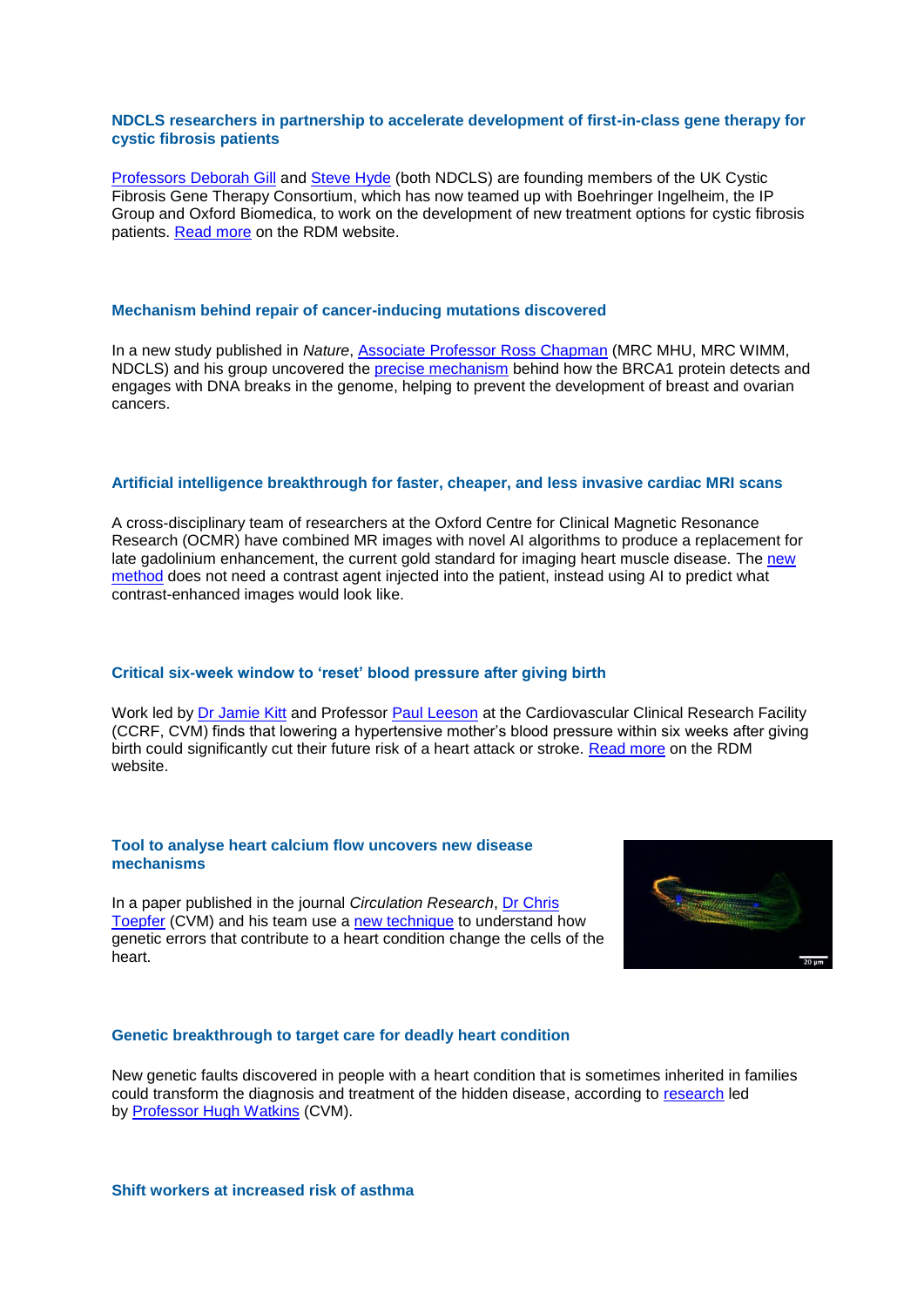An international team of scientists, including [Professor David Ray](https://www.rdm.ox.ac.uk/people/david-ray) (OCDEM), has found that shift workers, especially those working permanent night shifts, showed increased risks of asthma, especially moderate or severe asthma.

#### **[RDM researchers coordinate Oxford pilot to promote race equality in health research](https://www.rdm.ox.ac.uk/news/rdm-researchers-coordinating-pilot-to-promote-race-equality-in-health-research)**

From August 2021, organisations delivering health research in higher education, local government, the NHS, the private sector and voluntary sector took part in a three-month reflective assessment of their delivery of race equality in health research led by the National Institute for Health Research (NIHR). Within Oxford, this [pilot](https://www.rdm.ox.ac.uk/news/rdm-researchers-coordinating-pilot-to-promote-race-equality-in-health-research) was coordinated by [Dr Pavel Ovseiko](https://www.rdm.ox.ac.uk/people/pavel-ovseiko) (IMD).

## **COVID-19 research at RDM**

#### **[Strong cytotoxic T cell responses to an internal viral component are associated with mild](https://www.rdm.ox.ac.uk/news/strong-cytotoxic-t-cell-responses-to-an-internal-viral-component-are-associated-with-mild-covid-19-disease)  [COVID-19 disease](https://www.rdm.ox.ac.uk/news/strong-cytotoxic-t-cell-responses-to-an-internal-viral-component-are-associated-with-mild-covid-19-disease)**

A study from the [Dong Group](https://www.rdm.ox.ac.uk/about/our-divisions/investigative-medicine-division/investigative-medicine-division-research/human-anti-viral-cancer-t-cell-group) (formerly MRC HIU, MRC WIMM, IMD, now NDM) reveals [key](https://www.rdm.ox.ac.uk/about/our-divisions/investigative-medicine-division/investigative-medicine-division-research/human-anti-viral-cancer-t-cell-group)  [differences](https://www.rdm.ox.ac.uk/about/our-divisions/investigative-medicine-division/investigative-medicine-division-research/human-anti-viral-cancer-t-cell-group) in the adaptive immune responses of patients with mild vs. severe COVID-19, highlighting a potential new vaccine target.

#### **Study uncovers gene that doubles risk of death from COVID-19**

A *Nature Genetics* paper led by Professors [James Davies](https://www.rdm.ox.ac.uk/people/james-davies) and [Jim Hughes](https://www.rdm.ox.ac.uk/people/jim-hughes) (both MRC MHU, MRC WIMM, NDCLS) used a new technique developed in their laboratories to identify a gene responsible for doubling the risk of respiratory failure from COVID-19. Sixty percent of people with South Asian ancestry carry the high-risk genetic signal, but the gene appears to exert its effect via a pathway affecting cells lining the airways and the lungs, rather than the immune system. The researchers therefore expect that vaccination should be effective in those with the higher risk version of the gene as well. [Read more](https://www.rdm.ox.ac.uk/news/study-uncover-gene-that-doubles-risk-of-death-from-covid-19) on the RDM website.

#### **[RDM researchers test potential treatment for fatigue in long COVID patients](https://www.rdm.ox.ac.uk/news/rdm-researchers-test-potential-treatment-for-fatigue-in-long-covid-patients)**

[Dr Betty Raman](https://www.rdm.ox.ac.uk/people/betty-raman) (OCMR, CVM) is leading a new phase 2a clinical [trial](https://www.rdm.ox.ac.uk/news/rdm-researchers-test-potential-treatment-for-fatigue-in-long-covid-patients) to investigate whether a drug could treat the fatigue and muscle weakness experienced by many patients who have recovered from COVID. Dr Raman is also leading the [C-MORE study,](https://www.rdm.ox.ac.uk/@@search?tab=newsitem&SearchableText=C-MORE) which tracks COVID-19 patients discharged from hospitals to uncover the longterm effects of the disease, including persistent symptoms, as well as changes in lung and heart function.



#### **COVID-19 recovery project 'highly commended' at Health Services Journal award**

The project, involving Oxford University Hospitals, Defence Medical Services (DMS), and the Radcliffe Department of Medicine (OCMR, CVM) was ['highly commended'](https://www.rdm.ox.ac.uk/news/covid19-recovery-project-nominated-for-hsj-award) at the Health Service Journal Awards 2021.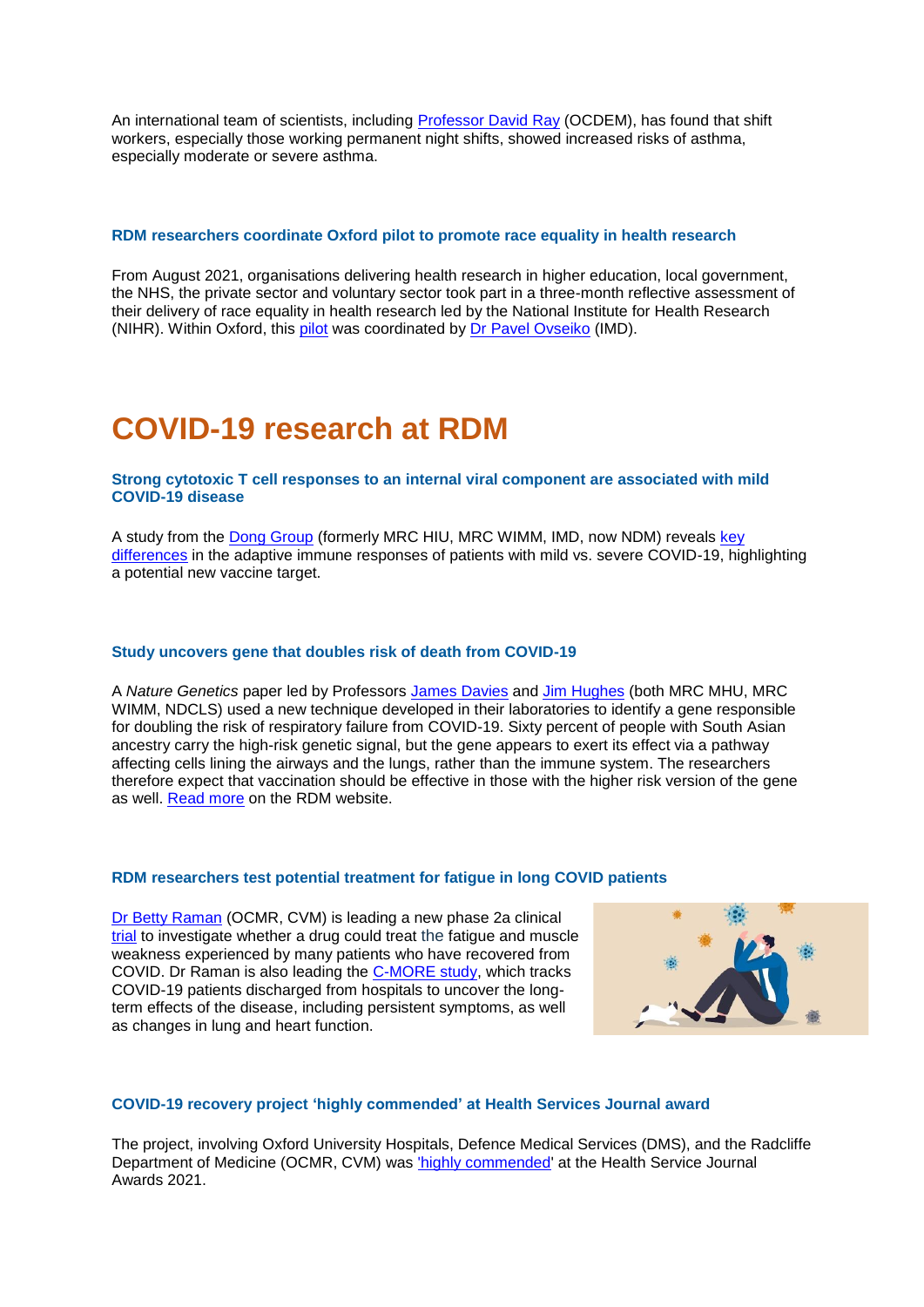## **Researchers develop cheap, quick COVID-19 antibody test**

An international research team led by [Professor Alain Townsend](https://www.rdm.ox.ac.uk/people/alain-townsend) (MRC HIU, MRC WIMM, IMD) has developed [a portable test for antibodies](https://www.rdm.ox.ac.uk/news/mrc-wimm-researchers-release-cheap-quick-covid-19-antibody-test) that fight the novel coronavirus that causes COVID-19*.* The effort involved researchers across Oxford University and the Radcliffe Department of Medicine, including OCDEM's Professor [Fredrik Karpe.](https://www.rdm.ox.ac.uk/people/fredrik-karpe)

## **Prizes and awards**

We're always keen to hear about your prize wins: please email [communications@rdm.ox.ac.uk](mailto:communications@rdm.ox.ac.uk) to let us know.

### **2021 RDM graduate prize winner**

This year's [RDM graduate prize](https://www.rdm.ox.ac.uk/news/joe-frost-wins-2021-rdm-graduate-prize) goes to [Dr Joe Frost](https://www.rdm.ox.ac.uk/people/joe-frost) (MRC HIU, MRC WIMM, IMD) from the [Drakesmith group.](https://www.rdm.ox.ac.uk/about/our-divisions/investigative-medicine-division/investigative-medicine-division-research/iron-and-immunity) Many congratulations to Joe.

## **2021 RDM-MRC WIMM Sir Andrew McMichael Award for Excellent Supervision and Mentorship**

This year, we have [combined the awards](https://www.rdm.ox.ac.uk/news/dr-beth-psaila-wins-rdm-wimm-sir-andrew-mcmichael-award-for-excellent-supervision-and-mentorship) for mentorship and supervision made by RDM and MRC WIMM into the RDM - WIMM Sir Andrew McMichael Award for Excellent Supervision and Mentorship. This award recognises those supervisors who have gone above and beyond what is required of them in terms of their mentorship and pastoral care of their students, post-docs and other lab members.We are very pleased to announce that the winner of this award for 2021 is [Associate Professor Bethan Psaila](https://www.rdm.ox.ac.uk/people/bethan-psaila) (MRC MHU, MRC WIMM, NDCLS): many congratulations to Beth.



## **Professor Antoniades awarded British Heart Foundation Chair of Cardiovascular Medicine**

[Professor Charalambos Antoniades](https://www.rdm.ox.ac.uk/people/charalambos-antoniades) (CVM) has been awarded a British Heart Foundation Chair of Cardiovascular Medicine. The award includes over £1.2 million in research funding over five years.

### **Professor Graham Ogg elected a Fellow of the Academy of Medical Sciences**

Fellows are selected for their exceptional contributions to the advancement of medical science through innovative research discoveries and translating scientific developments into benefits for patients and the wider society. [Professor Ogg](https://www.rdm.ox.ac.uk/people/graham-ogg) (MRC HIU, MRC WIMM, IMD) has led ground-breaking research into COVID-19 immune responses, as well as continuing with his research into the role of human [cutaneous immune responses](https://www.rdm.ox.ac.uk/promising-therapy-for-common-form-of-eczema-identified-in-early-stage-trial) in mechanisms of disease, treatment and vaccination.

## **Associate Professor Svetlana Reilly wins British Heart Foundation Fellow of the Year award**

Many congratulations to [Professor Reilly](https://www.rdm.ox.ac.uk/people/svetlana-reilly) (CVM), who won [the award](https://www.rdm.ox.ac.uk/news/associate-professor-svetlana-reilly-wins-british-heart-foundation-fellow-of-the-year-award) at the British Cardiovascular Society conference in June this year.

**Associate Professor Lise Estcourt and Professor Dave Roberts win RCPath Achievement Awards 2021**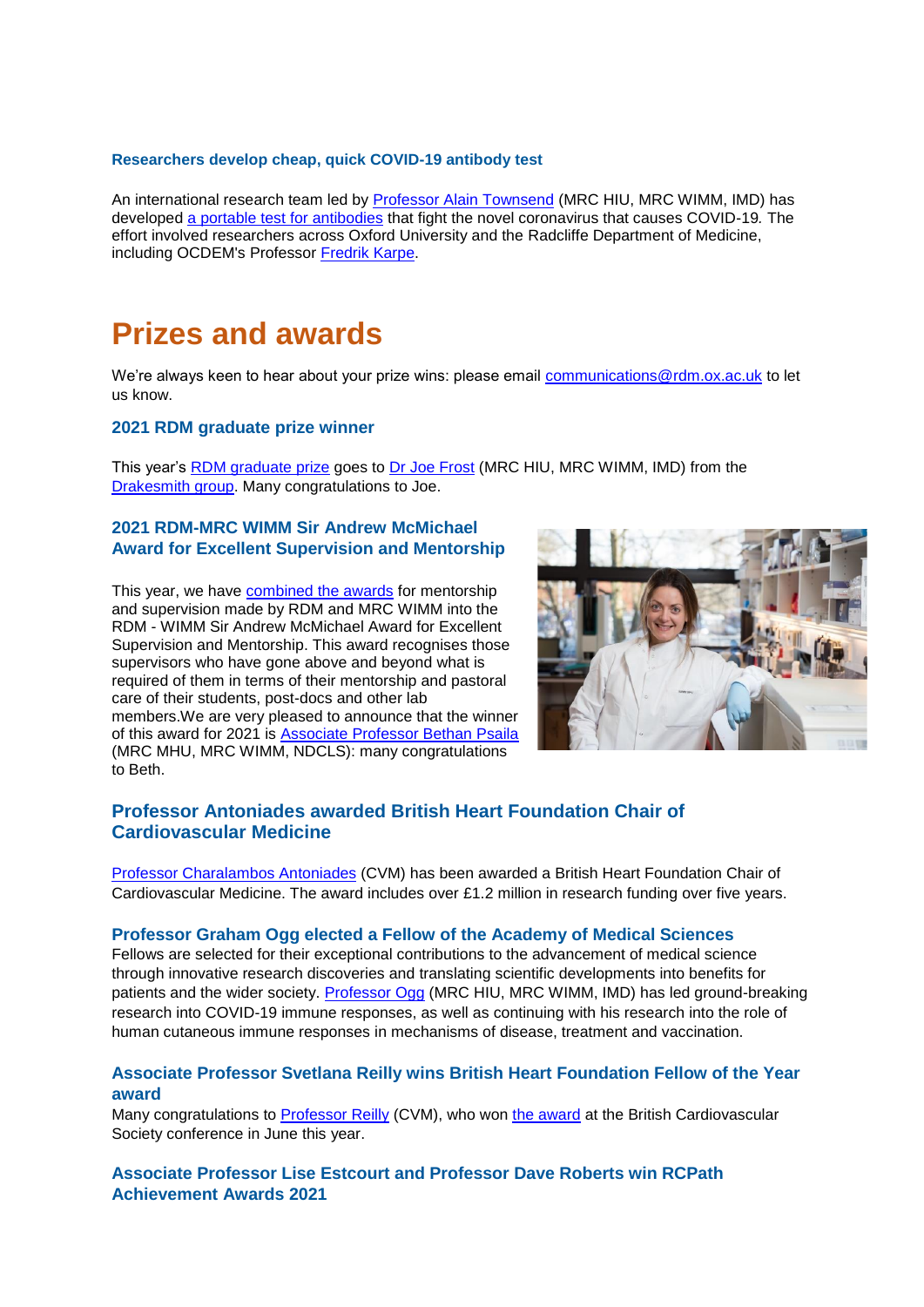[Professors](https://www.rdm.ox.ac.uk/people/lise-estcourt) Estcourt and [Roberts](https://www.rdm.ox.ac.uk/people/david-roberts) (both NDCLS) received the Royal College of Pathologists award in the 'Significant contribution to specialist category', for their work testing COVID convalescent plasma (CCP) in two pivotal trials on RECOVERY and REMAP-CAP platforms. Prior to their [work,](https://www.rdm.ox.ac.uk/news/no-benefit-of-convalescent-plasma-for-critically-ill-covid-19-patients) there was no definitive evidence for convalescent plasma use in COVID.

## **Awards for Dr Matthew Burrage and Dr Christos Kotanidis**

RDM researchers swept the board at the 2021 European Society for Cardiology (ESC) conference, with [Dr Matthew Burrage](https://www.rdm.ox.ac.uk/people/matthew-burrage) (Ferreira group, OCMR, CVM) being awarded the ESC Young Investigator Award in Clinical Cardiology, and [Dr Christos Kotanidis](https://www.rdm.ox.ac.uk/people/christos-kotanidis) (Antoniades group, CVM) being awarded the ESC Young Investigator Award in Coronary Pathophysiology and Microcirculation. Dr Burrage was also awarded the American Heart Association Melvin Judkins Early Career Investigator Award.

## **Dr Chris Toepfer received two awards at American Heart Association 2021 conference**

[Dr Toepfer](https://www.rdm.ox.ac.uk/people/christopher-toepfer) (CVM) won two awards at the American Heart Association Basic Cardiovascular Sciences 2021 session: he won the 'Outstanding Early Career Investigator Award' after a live presentation competition, as well as the Paul Dudley White International Scholar award.

Many congratulations to all our winners!

# **Research funding**

Don't forget to visit the ['Find Funding'](https://www.rdm.ox.ac.uk/intranet/finance-grants-and-funding/find-funding/rdm-funding-bulletin) section of the website to learn about the support that we can provide with your applications for fellowships and for internal funding. For any funding related queries, please contact the [RDM Research Strategy and Funding team](mailto:funding@rdm.ox.ac.uk) (Drs [Ruth McCaffrey,](mailto:ruth.mccaffrey@rdm.ox.ac.uk) [Serena Briant](mailto:serena.briant@rdm.ox.ac.uk) and [Kathleen Dolan\)](mailto:kathleen.dolan@rdm.ox.ac.uk). Serena supports researchers based in the WIMM, NDCLS and IMD. Kathleen supports researchers based in CVM and OCDEM.

## **Fellowships**

[Prof Leanne Hodson](https://www.rdm.ox.ac.uk/people/leanne-hodson) (OCDEM) renewed her BHF Senior Basic Science Research Fellowship. The funding will support her research into "Compartmentalisation of liver lipid flux determines atherogenic lipoprotein production and liver fat accumulation: the relevance of dietary macronutrient composition." [Associate Professor Ladislav Valkovic](https://www.rdm.ox.ac.uk/people/ladislav-valkovic) (OCMR, CVM) was awarded a Wellcome Sir Henry Dale Fellowship to develop "Novel multi-nuclear magnetic resonance spectroscopy approaches for the sensitive and robust assessment of human cardiac energetics".

[Dr Chris Toepfer](https://www.rdm.ox.ac.uk/people/christopher-toepfer) (CVM) was awarded a Wellcome Sir Henry Dale Fellowship focused on "Understanding the role of myosin super relaxation in cardiac health and disease".

[Dr Giulia Orlando](https://www.rdm.ox.ac.uk/people/giulia-orlando) (MRC MHU, MRC WIMM, NDCLS) was awarded a John Goldman Fellowship from Leukaemia UK to support her research focused on "Dissecting the RAS signalling-driven epigenome in JMML".

[Dr Nicholas Crump](https://www.rdm.ox.ac.uk/people/nicholas-crump) (MRC MHU, MRC WIMM, NDCLS) was award a KKLF Intermediate Fellowship to develop his research "Probing the role of novel enhancer usage in acquired drug resistance". [Dr Costas Christodoulides](https://www.rdm.ox.ac.uk/people/constantinos-christodoulides) (OCDEM) was awarded a 2 year extension to his BHF Intermediate Clinical Research Fellowship to enable him to continue "Dissecting the role of WNT signalling in the regulation of fat distribution and susceptibility to cardiometabolic disease".

[Associate Professor Hashem Koohy](https://www.rdm.ox.ac.uk/people/hashem-koohy) (MRC HIU, MRC WIMM, IMD), is one of the 33 researchers across the University of Oxford to be named as an Alan Turing Fellow for the 2021-22 academic year. The Alan Turing Institute is the UK's national institute for data science and AI, with research spanning the theoretical foundations of data science, ethical issues, as well as cutting-edge applications of data and AI. Alan Turing Fellows are established scholars with proven research excellence in data science, artificial intelligence (AI), or a related field.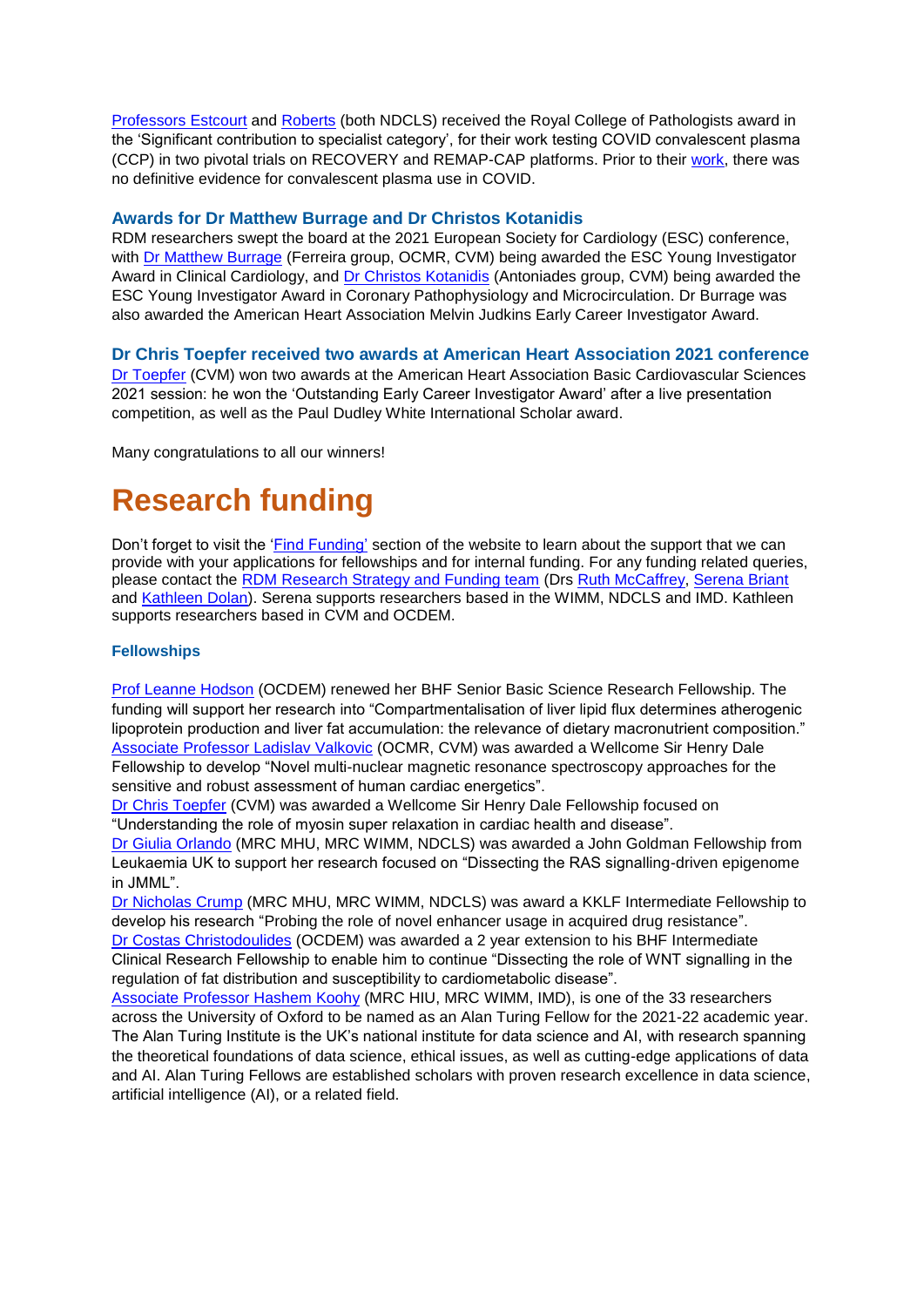## **External funding awards**

*We had another successful year in securing external grant funding, despite the disruption due to Covid. Space does not permit listing all of the new grants but some particular highlights include:*

## **Renewal of funding for the Novo Nordisk – Oxford Fellowship programme**

Novo Nordisk have provided £7.3m to fund another 12 postdoctoral fellows over the coming 3 years, as part of the Novo Nordisk – Oxford fellowship programme (which is run by RDM). This brings the total investment by Novo Nordisk in the Fellowship Programme to £16.6m. The Novo Nordisk – Oxford Fellowship Programme is focused on research in diabetes, cardiometabolism, liver and renal disease. It aims to support the development of a new generation of exceptional early career researchers, who will become future leaders in the field, while further developing scientific excellence and ultimately improving the lives of patients. Further information can be found on the [RDM website.](http://www.rdm.ox.ac.uk/novo-nordisk-fellowships)

## **Leducq Foundation**

Professors [Alastair Buchan](https://www.rdm.ox.ac.uk/people/alastair-buchan-1) (IMD) and [David Ray](https://www.rdm.ox.ac.uk/people/david-ray) (OCDEM) are part of a new international research network which has received a total of US\$7m in funding from the Leducq Foundation to investigate the interactions between the biology of the body's internal clock and the disordered physiological processes associated with stroke. Professor Buchan is coordinating the European part of the network. Further information can be found on the [RDM website.](https://www.rdm.ox.ac.uk/news/major-research-network-to-investigate-body-clock-and-stroke)

## **Division of Cardiovascular Medicine**

- [Professor Charalambos Antoniades](https://www.rdm.ox.ac.uk/people/charalambos-antoniades) was awarded a BHF Chair of Cardiovascular Medicine.
- [Professor Keith Channon](https://www.rdm.ox.ac.uk/people/keith-channon) renewed his BHF Chair (the Field Marshal Earl Alexander Professor of Cardiovascular Medicine).
- [Professors Damian Tyler,](https://www.rdm.ox.ac.uk/people/damian-tyler) [Charalambos Antoniades](https://www.rdm.ox.ac.uk/people/charalambos-antoniades) and [Ellie Tzima](https://www.rdm.ox.ac.uk/people/ellie-tzima) were all awarded Programme Grants from the BHF.
- [Professor Paul Leeson](https://www.rdm.ox.ac.uk/people/paul-leeson) and [Associate Professor Adam Lewandowski](https://www.rdm.ox.ac.uk/people/adam-lewandowski) were awarded a joint programme grant from the MRC.
- [Professor Robin Choudhury](https://www.rdm.ox.ac.uk/people/robin-choudhury) was awarded funding from the Chan Zuckerberg Initiative and from the Novo Nordisk UK Research Foundation.
- [Professors Charalambos Antoniades](https://www.rdm.ox.ac.uk/people/charalambos-antoniades) and [Barbara Casadei](https://www.rdm.ox.ac.uk/people/barbara-casadei) were awarded funding from Horizon 2020.
- In terms of industrial funding, [Professor Damian Tyler](https://www.rdm.ox.ac.uk/people/damian-tyler) received funding from Celgene, [Professor Ellie Tzima](https://www.rdm.ox.ac.uk/people/ellie-tzima) and [Associate Professor Gillian Douglas](https://www.rdm.ox.ac.uk/people/gillian-douglas) both received funding from Novo Nordisk, and [Associate Professor Oliver Rider](https://www.rdm.ox.ac.uk/people/oliver-rider) received funding from Imbria Pharmaceuticals.

## **Investigative Medicine Division (including MRC Human Immunology Unit)**

- Professor [Alison Simmons](https://www.rdm.ox.ac.uk/people/alison-simmons) and [Associate Professor Hashem Koohy](https://www.rdm.ox.ac.uk/people/hashem-koohy) have been jointly awarded funding from the Chan Zuckerberg Initiative Paediatric Networks for the Human Cell Atlas grant. With this funding they aim to develop an open access spatiotemporal atlas of childhood intestinal development, with the team building a single-cell atlas of the paediatric intestine. This will help researchers and clinicians understand how the human intestine matures in childhood, as well as adult intestinal diseases.
- [Professor Simon Davis](https://www.rdm.ox.ac.uk/people/simon-davis) was awarded funding from CRUK to investigate how tumour-cell killing by T cells is initiated.
- [Professor Graham Ogg](https://www.rdm.ox.ac.uk/people/graham-ogg) was awarded funding from Lab282.

### **Nuffield Division of Clinical Laboratory Sciences (NDCLS)**

 [Professor Simon Stanworth](https://www.rdm.ox.ac.uk/people/simon-stanworth) was awarded a Blood and Transplant Research Unit grant of approximately £4m from the NIHR.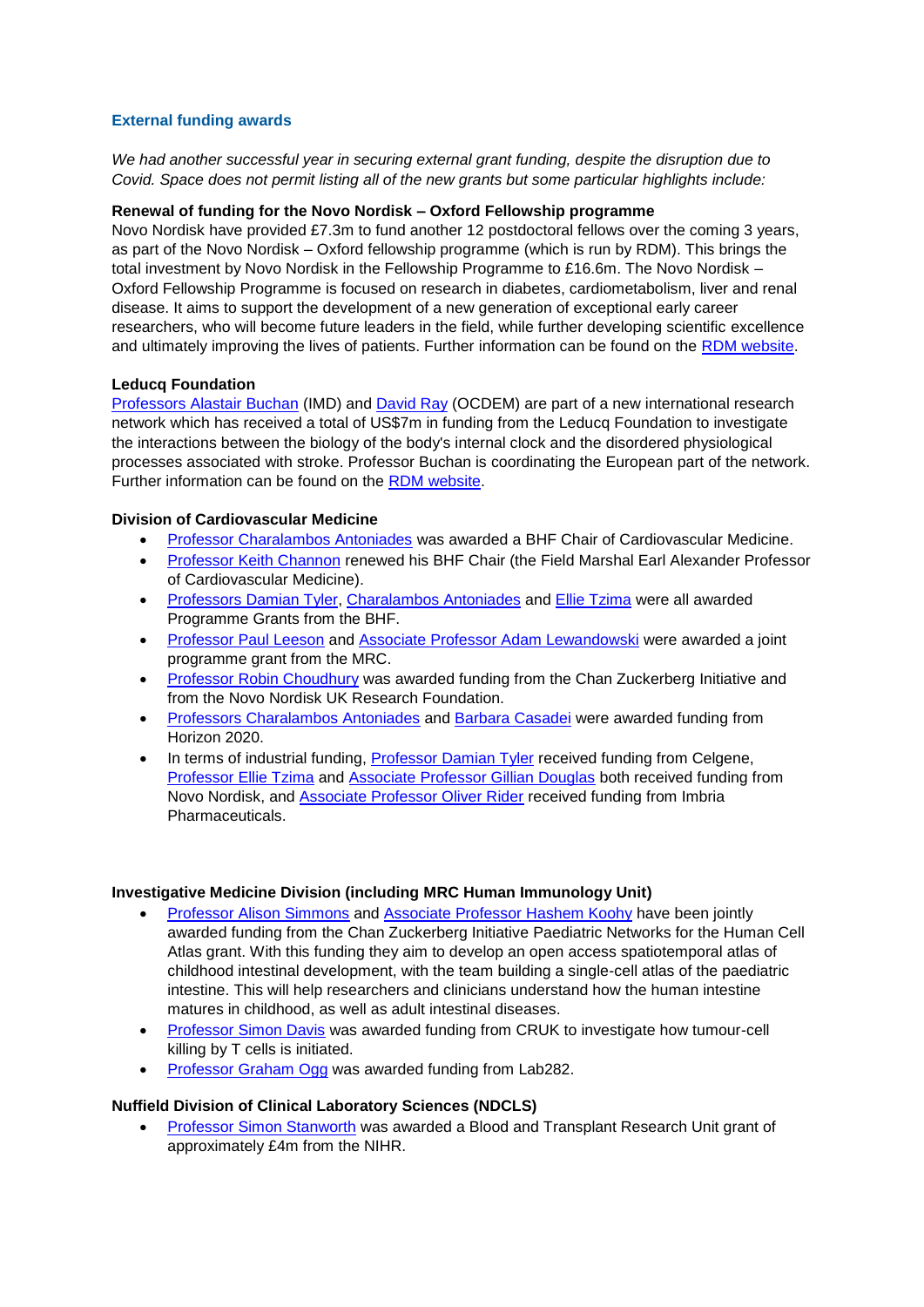[Associate Professor Nicola Curry](https://www.rdm.ox.ac.uk/people/nicola-curry) and [Professor Simon Stanworth](https://www.rdm.ox.ac.uk/people/simon-stanworth) received funding from the NIHR to establish a data science platform and biobank to rationalise the investigation and treatment of major bleeding.

## **MRC WIMM, NDCLS (including MRC Human Immunology Unit)**

- [Professor KJ Patel](https://www.rdm.ox.ac.uk/people/kj-patel) received significant funding from the World Class Laboratory (WCL) Capital Equipment Fund from the MRC.
- [Professor Paresh Vyas](https://www.rdm.ox.ac.uk/people/paresh-vyas) received significant funding from the Wolfson Foundation and the Jules Thorn charitable Trust to help establish the Therapy Accelerator Laboratory (TAL).
- [Professor Ronjon Chakraverty](https://www.rdm.ox.ac.uk/people/ronjon-chakraverty) was awarded a Blood and Transplant Research Unit grant of £4m from the NIHR.
- [Dr Christian Babbs](https://www.rdm.ox.ac.uk/people/christian-babbs) (Higgs group) was awarded funding from Action Medical Research and from Great Ormond Street Hospital Children's Charity.
- [Professor Anne Goriely](https://www.rdm.ox.ac.uk/people/anne-goriely) was awarded funding from the MRC and from the European Society of Human Reproduction and Embryology.
- [Professor Adam Mead](https://www.rdm.ox.ac.uk/people/adam-mead) received industrial funding from Galecto Biotech AB and from Plexxikon and [Professor Paresh Vyas](https://www.rdm.ox.ac.uk/people/paresh-vyas) received funding from Celgene.
- [Associate Professor Bethan Psaila](https://www.rdm.ox.ac.uk/people/bethan-psaila) received funding from CRUK as part of their Early Detection scheme.
- [Dr Onima Chowdhury](https://www.rdm.ox.ac.uk/people/onima-chowdhury) and [Professor Adam Mead](https://www.rdm.ox.ac.uk/people/adam-mead) were awarded a CRUK Early Detection Primer award, to investigate the clinical application of single cell sequencing for early diagnosis and response prediction in myelodysplastic syndromes.

## **Oxford Centre for Diabetes Endocrinology and Metabolism (OCDEM)**

- Professors [Patrik Rorsman,](https://www.rdm.ox.ac.uk/people/patrik-rorsman) [David Ray](https://www.rdm.ox.ac.uk/people/david-ray) and [Jeremy Tomlinson](https://www.rdm.ox.ac.uk/people/jeremy-tomlinson) all received large funding awards from the MRC.
- [Professor Amanda Adler](https://www.rdm.ox.ac.uk/people/amanda-adler) was awarded funding from Innovate UK.
- [Professor Jeremy Tomlinson](https://www.rdm.ox.ac.uk/people/jeremy-tomlinson) was awarded funding from Wellcome.

## Internal funding awards

## **Oxford - Bristol Myers Squibb (BMS) Fellowships**

RDM researchers are leading two of the six Oxford – BMS fellowships that were awarded this year. Professor [Stefan Neubauer](https://www.rdm.ox.ac.uk/people/stefan-neubauer) and [Associate Professor](https://www.rdm.ox.ac.uk/people/oliver-rider) Oliver Rider (both OCMR, CVM) are leading a project entitled "Novel biomarkers of cardiopulmonary function in heart failure with preserved ejection fraction using exercise magnetic resonance" and Dr Roshan Xavier, has been appointed as the fellow on the project.

[Associate Professor Karthik Ramasamy](https://www.rdm.ox.ac.uk/people/karthik-ramasamy) (NDCLS), together with researchers from NDORMS, is involved in a project entitled "Exploring Polycomb repressive complex as therapeutic targets in high risk multiple myeloma patient subsets" and a fellow, Dr Charlotte Palmer, has been appointed as the fellow on the project.

**John Fell Fund (JFF)** awards were made to: [Professor Hal Drakesmith](https://www.rdm.ox.ac.uk/people/alexander-drakesmith) (MRC HIU, MRC WIMM, IMD), [Professor Patrik Rorsman](https://www.rdm.ox.ac.uk/people/patrik-rorsman) (OCDEM), [Professor Alison Simmons](https://www.rdm.ox.ac.uk/people/alison-simmons) (MRC HIU, MRC WIMM, IMD), [Associate Professor Craig Lygate](https://www.rdm.ox.ac.uk/people/craig-lygate) (CVM), [Dr Hamid Dolatshad](https://www.rdm.ox.ac.uk/people/hamid-dolatshad) (NDCLS), [Professor Paresh Vyas](https://www.rdm.ox.ac.uk/people/paresh-vyas) (MRC MHU, MRC WIMM, NDCLS), [Associate Professor Nicola Curry](https://www.rdm.ox.ac.uk/people/nicola-curry) (NDCLS) and [Dr Louise](https://www.rdm.ox.ac.uk/people/louise-johnson)  [Johnson](https://www.rdm.ox.ac.uk/people/louise-johnson) (MRC HIU, MRC WIMM, IMD).

**Medical Sciences Internal Fund (MSID)** awarded pump priming funding to: [Dr Betty Raman](https://www.rdm.ox.ac.uk/people/betty-raman) (OCMR, CVM), [Dr Guanlin Wang](https://www.rdm.ox.ac.uk/people/guanlin-wang) (MRC MHU, MRC WIMM, NDCLS), [Dr Nicholas Crump](https://www.rdm.ox.ac.uk/people/nicholas-crump) (MRC MHU, MRC WIMM, NDCLS), [Associate Professor Vanessa Ferreira](https://www.rdm.ox.ac.uk/people/vanessa-ferreira) (OCMR, CVM), Dr Edward Tunnicliffe (MRC MHU, MRC WIMM, NDCLS), and [Dr Altar Munis](https://www.rdm.ox.ac.uk/people/altar-munis) (NDCLS).

**The Covid Rebuilding Research Momentum Fund** made awards to the following researchers: Dr Andrew Lewis (CVM), [Dr Aaron Hess](https://www.ndcn.ox.ac.uk/team/aaron-hess) (formerly OCMR, CVM, now NDCN), [Associate Professor](https://www.rdm.ox.ac.uk/people/svetlana-reilly)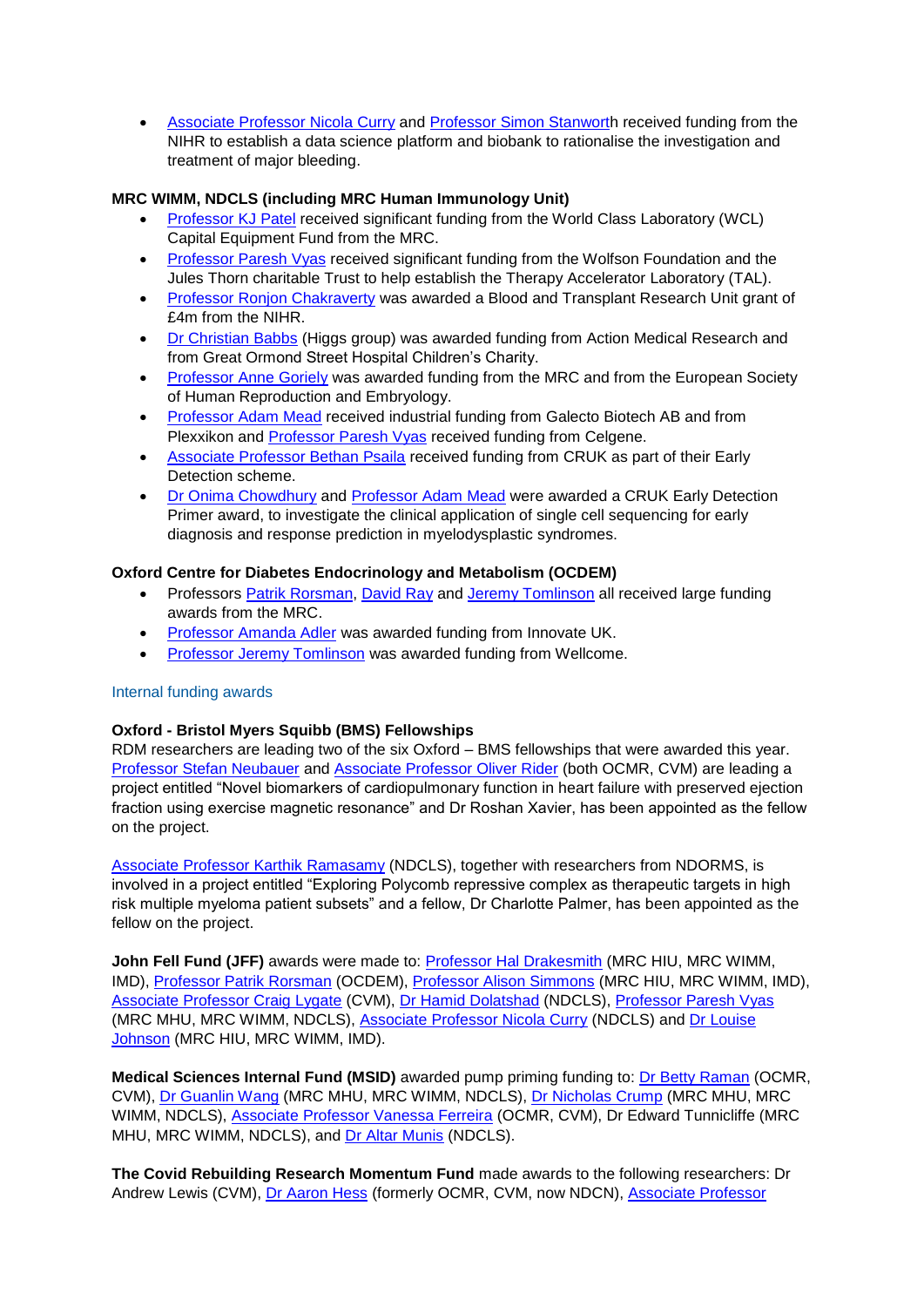[Svetlana Reilly](https://www.rdm.ox.ac.uk/people/svetlana-reilly) (CVM), Dr Natalia Sampaio (MRC HIU, MRC WIMM, IMD), [Dr Dilip Shrestha](https://www.rdm.ox.ac.uk/people/dilip-shrestha) (MRC HIU, MRC WIMM, IMD), [Dr Quan Zhang](https://www.rdm.ox.ac.uk/people/quan-zhang) (OCDEM), [Dr Caroline Scott](https://www.rdm.ox.ac.uk/people/caroline-scott) (MRC WIMM, NDCLS), [Dr](https://www.rdm.ox.ac.uk/people/hamid-dolatshad)  [Hamid Dolatshad](https://www.rdm.ox.ac.uk/people/hamid-dolatshad) (NDCLS), [Dr Benoit Hastoy](https://www.rdm.ox.ac.uk/people/benoit-hastoy) (OCDEM), [Dr Mariolina Salio](https://www.rdm.ox.ac.uk/people/mariolina-salio) (MRC HIU, MRC WIMM, IMD), [Dr Mira Kassouf](https://www.rdm.ox.ac.uk/people/mira-kassouf) (MRC WIMM, NDCLS), and [Dr Shveta Monga](https://www.rdm.ox.ac.uk/people/shveta-monga) (OCMR, CVM).

**The Health Research Bridging Salary Scheme** made awards to the following researchers: [Dr](https://www.rdm.ox.ac.uk/people/linford-briant)  [Linford Briant](https://www.rdm.ox.ac.uk/people/linford-briant) (OCDEM), [Associate Professor Mark Crabtree](https://www.rdm.ox.ac.uk/people/mark-crabtree) (CVM), [Dr Steve Twigg](https://www.rdm.ox.ac.uk/people/stephen-twigg) (MRC WIMM, NDCLS), [Dr Naveed Akbar](https://www.rdm.ox.ac.uk/people/naveed-akbar) (CVM), [Dr Hamid Dolatshad](https://www.rdm.ox.ac.uk/people/hamid-dolatshad) (NDCLS), and [Dr Giorgio Anselmi](https://www.rdm.ox.ac.uk/people/giorgio-anselmi-1) (MRC MHU, MRC WIMM, NDCLS).

**The Returning Carers Fund** made awards to the following researchers: [Dr Shveta Monga](https://www.rdm.ox.ac.uk/people/shveta-monga) (OCMR, CVM), [Dr Grace Yu](https://www.rdm.ox.ac.uk/people/zhuo-yu) (OCDEM), [Dr Marijana Todorcevic](https://www.rdm.ox.ac.uk/people/marijana-todorcevic) (OCDEM), [Dr Giulia Orlando](https://www.rdm.ox.ac.uk/people/giulia-orlando) (MRC MHU, MRC WIMM, NDCLS), [Dr Christina Rode](https://www.rdm.ox.ac.uk/people/christina-rode) (MRC MHU, MRC WIMM, NDCLS), [Dr Clare Hardman](https://www.rdm.ox.ac.uk/people/clare-hardman) (MRC HIU, MRC WIMM, IMD), and [Dr Gurman Kaur](https://www.rdm.ox.ac.uk/people/gurman-kaur) (MRC WIMM, IMD).

**Wellcome Institutional Strategic Support Fund (ISSF)** made awards to [Dr Liz Ormondroyd](https://www.rdm.ox.ac.uk/people/elizabeth-ormondroyd) (CVM) and Professor [Christian Eggeling](https://www.rdm.ox.ac.uk/people/christian-eggeling) (MRC HIU, MRC WMM, IMD).

*Congratulations to everyone who secured funding!*

# **RDM Equality and Diversity news**

## **RDM Women in Science: Career stories at RDM**

For the 2021 International Women's Day, we expanded on the Medical Sciences Division project '100 [Women of Oxford Medical Sciences',](https://www.medsci.ox.ac.uk/100-women-of-oxford-medical-sciences) by asking some of the women in RDM to reflect on their careers, their place in Medical Sciences and their vision for the next 100 years. You can read their stories on the [RDM website.](https://www.rdm.ox.ac.uk/intranet/athena-swan/career-stories/meet-the-women-of-rdm)

International Women's Day (IWD) is held on March  $8<sup>th</sup>$  every year: if you have any IWD events or ideas you would like to see, please contact [Charlotte Smith.](mailto:charlotte.smith@rdm.ox.ac.uk)

### **Respectful Behaviours Framework**

The RDM Respectful Behaviours Framework has been put together based on surveys and conversations across the department. Its aim is to encourage and support good behaviour. Please do have a look at the [framework,](http://bulletin.rdm.ox.ac.uk/c/12eEFU5QbXRqC6dHchIilX4Rb) ensure your own behaviours reflect the effective aspects of this framework and talk to colleagues to encourage feedback.

If you feel you are not treated as expected, we want to hear from you. You may approach your HR Manager; Divisional Head / Administrator; Line Manager or Harassment Advisor. This framework has been formulated following consultation across RDM, and has the full support of the Head of Department and RDM's leadership. It is to be included with further particulars for jobs and inductions, as well as being used in PDR conversations.

## **Reconciling work, private and family life during the COVID-19 pandemic at the Radcliffe Department of Medicine**

In September 2020, the RDM Environment and Culture working group surveyed RDM staff and students, to capture their experiences during the initial period of the COVID-19 pandemic, and to identify whether any lessons could be learnt.

We had a huge response and we were very thankful to the 354 people who took part; responses to individual questions ranged from several words to over 400.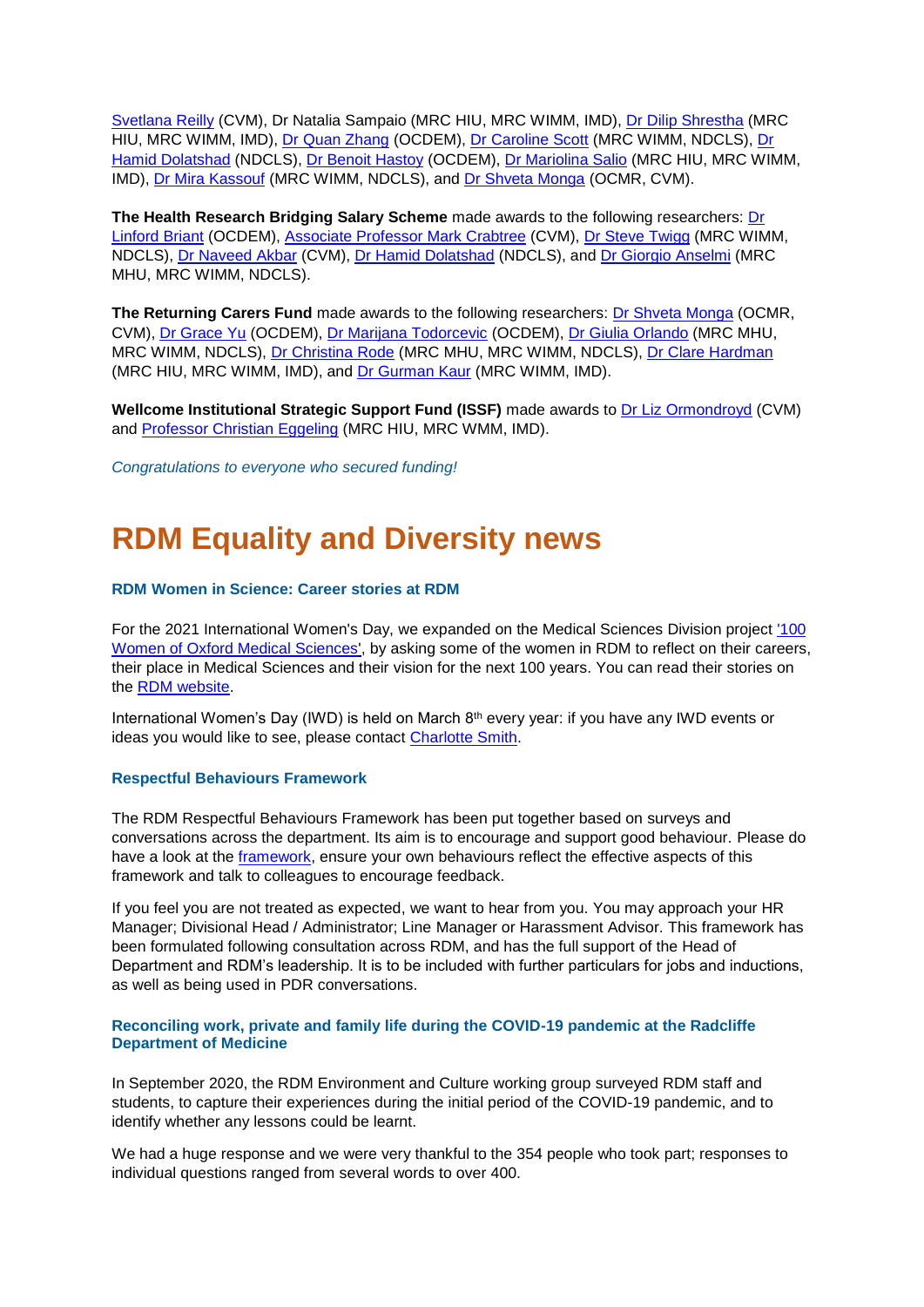We went through every response, and our analysis is available on the [RDM website.](https://www.rdm.ox.ac.uk/news/survey-results-reconciling-work-private-and-family-life-during-the-covid-19-pandemic-at-the-radcliffe-department-of-medicine) Some of our key findings are:

- People whose work requires access to laboratories or involves clinical research reported major impacts of COVID-19 restrictions on work
- Those on fixed-term contracts reported anxieties about the future
- Some reported an increase in workload since pandemic onset
- People with dependent children, and those new to RDM have experienced particular challenges
- The professional and social aspects of interactions with colleagues are highly valued
- Staff and students have made adaptations, such as re-prioritising work and using remote meetings
- Half of responses referred to a negative impact on work/life balance; developing a routine was considered key to maintaining a satisfactory work/life balance
- For some people, productivity was unchanged or even increased due to reduced commuting time, fewer distractions and greater flexibility
- Responses revealed a range of feelings and experiences regarding return to on-site working
- People have a very positive attitude towards flexible working options, envisaging future work patterns involving a blend of on and off-site working, and online and in-person meetings.

# **Public Engagement with Research**

## **RDM official sponsor for IF 2021**

After a relatively quiet 2020, RDM returned to public engagement with a bang, with seven separate online and in-person events at Oxford's IF Science+Ideas festival, which the department officially helped sponsor this year. Events included:

• The Gene Therapists: the Gill/Hyde group (NDCLS) presented hands-on activities that separate fact from fiction when it comes to gene therapy.

100 years of insulin: OCDEM researchers



marked the 100th anniversary of the discovery of insulin with a science stall that explores how your body turns food into energy, the role of insulin, and what happens to the sugar in your food, plus [an interview](https://www.ox.ac.uk/news/features/world-diabetes-day-2021-100-years-insulin) charting 100 years of insulin research at Oxford.

- [CureHeart: gene therapy for genetic heart diseases:](https://if-oxford.com/event/cureheart-gene-therapy-for-genetic-heart-diseases/) Professor Hugh Watkins (CVM) gave an introduction to the CureHeart project, which aims to find a gene therapy cure for heart muscle diseases that can lead to sudden cardiac death.
- [Gene therapy for lung diseases:](https://if-oxford.com/event/gene-therapy-for-lung-diseases/) Professor Deborah Gill (NDCLS) gave a talk on how scientists and clinicians are working together to make gene therapy a reality for patients with cystic fibrosis.
- Celebrating the centenary [of the discovery of insulin:](https://if-oxford.com/event/celebrating-the-centenary-of-the-discovery-of-insulin/) Professor Katharine Owen (OCDEM) marked the centenary of insulin with a panel discussion featuring people who use insulin as a treatment, the clinicians who support them (including Professor Amanda Adler, OCDEM) and the scientists who continue to study insulin, a century after it was first discovered.
- [Dietary sugars and insulin; one size doesn't fit all.](https://if-oxford.com/event/dietary-sugars-and-insulin-one-size-doesnt-fit-all/) Professor Leanne Hodson (OCDEM) led OCDEM researchers in a talk and demo exploring the fruit sugar fructose, and what it does to your blood glucose levels.
- Fighting viral infections: Researchers from the Dong and Rehwinkel groups (both MRC HIU, MRC WIMM, IMD) joined forces to show visitors to their stall just how big a virus is (activity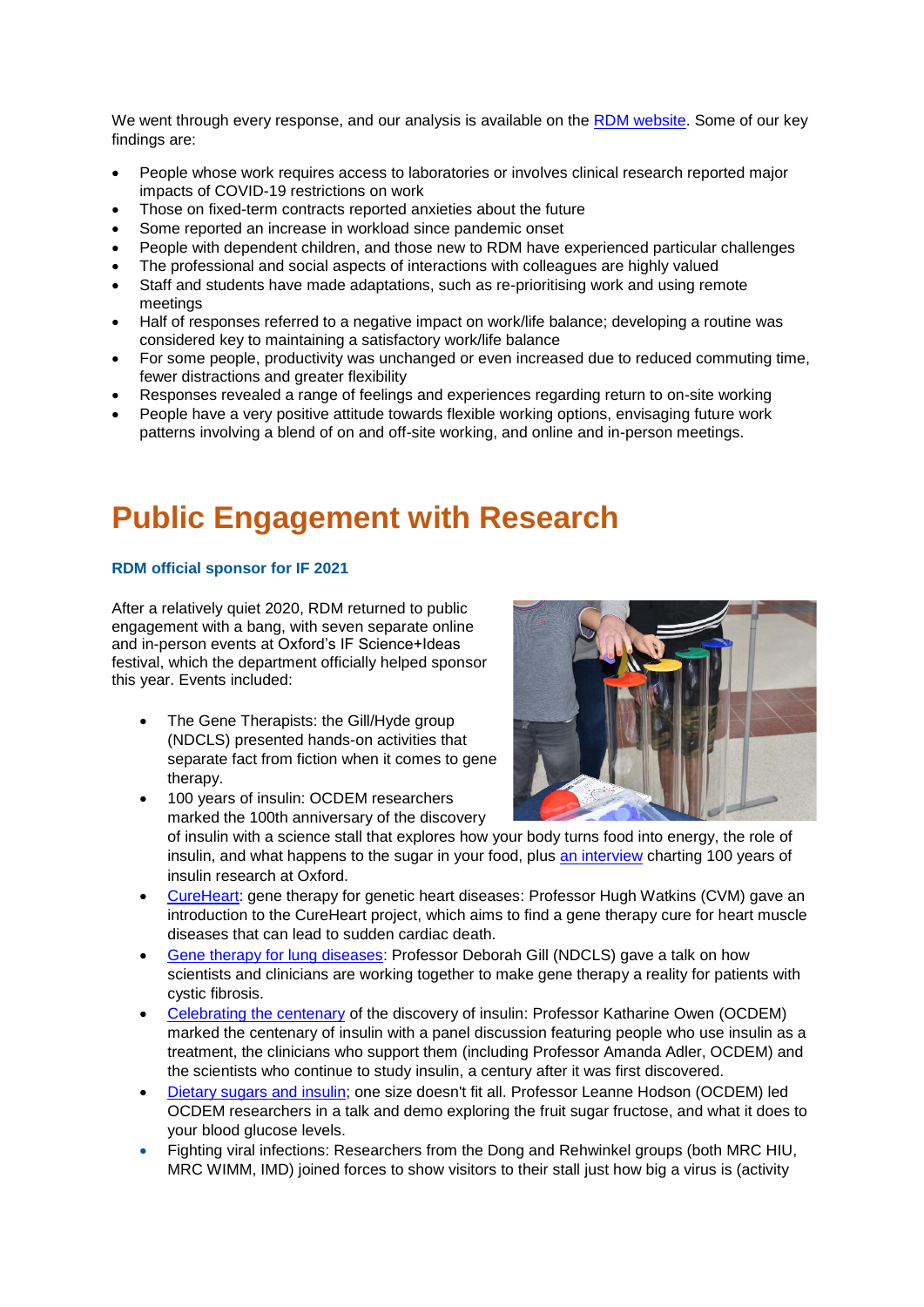pictured), how your body attacks viral invaders, and trains the immune system to recognise and kill infected cells.

#### **Major public engagement funding**

[Dr Noemi Roy](https://www.rdm.ox.ac.uk/people/noemi-roy) (MRC MHU, MRC WIMM, NDCLS) was one of the seven projects to receive Public Engagement with Research funding from the Medical Sciences Division public engagement seed fund, for her project aimed at improving the lives of those living with sickle cell disease. Her team have been carrying out focus groups with members of the healthcare team, people living with sickle cell disease, members of the public of Black African and Afro-Caribbean ethnic origin, and an impartial professional moderator. These will explore attitudes and thoughts about whether and how racism exists in our service, how this impacts the health of the patients, their ability to access services and seek support and advice, how this harms the long-term relationship between the health care team and the patients and the general public, and what interventions could be put in place to reduce this. [Read more](https://www.rdm.ox.ac.uk/news/msd-projects-awarded-public-engagement-seed-funding-2020-21) about her work.

If you want to explore any ideas for engaging the public or patients with your work, please do get in touch with the RDM Communications and Public Engagement Manager [Dr Charvy Narain.](mailto:charvy.narain@rdm.ox.ac.uk)

## **Important Reminder**

#### **RDM acknowledgement in publications and press releases**

Please make sure that the department is acknowledged in publications, press releases and other media outreach as far as possible. Whenever you are writing your affiliation, in publications, on correspondence etc. it should be done as follows: Name of Unit/Centre/Institute (if applicable), Name of Division, Radcliffe Department of Medicine, e.g. Diabetes Trials Unit, Oxford Centre for Diabetes, Endocrinology & Metabolism, Radcliffe Department of Medicine.

In press releases, we would be grateful if you could give your RDM affiliation as part of a quote, e.g. "Dr Jane Smith from the Radcliffe Department of Medicine said…"

## **Save the date**

#### **Christmas closure dates**

The official RDM Christmas closure dates this year are Monday 27 December 2021 to Monday 3 January 2022 (both days inclusive). Please do also check specific arrangements for your RDM division.

#### **RDM Annual Symposium 2022 Tuesday 5 April 2022**

The RDM annual symposium returns to the Maths Institute in Oxford next year - we will provide further details closer to the time, but please put the date in your diaries!

# **Congratulations to the following DPhil students on passing their vivas**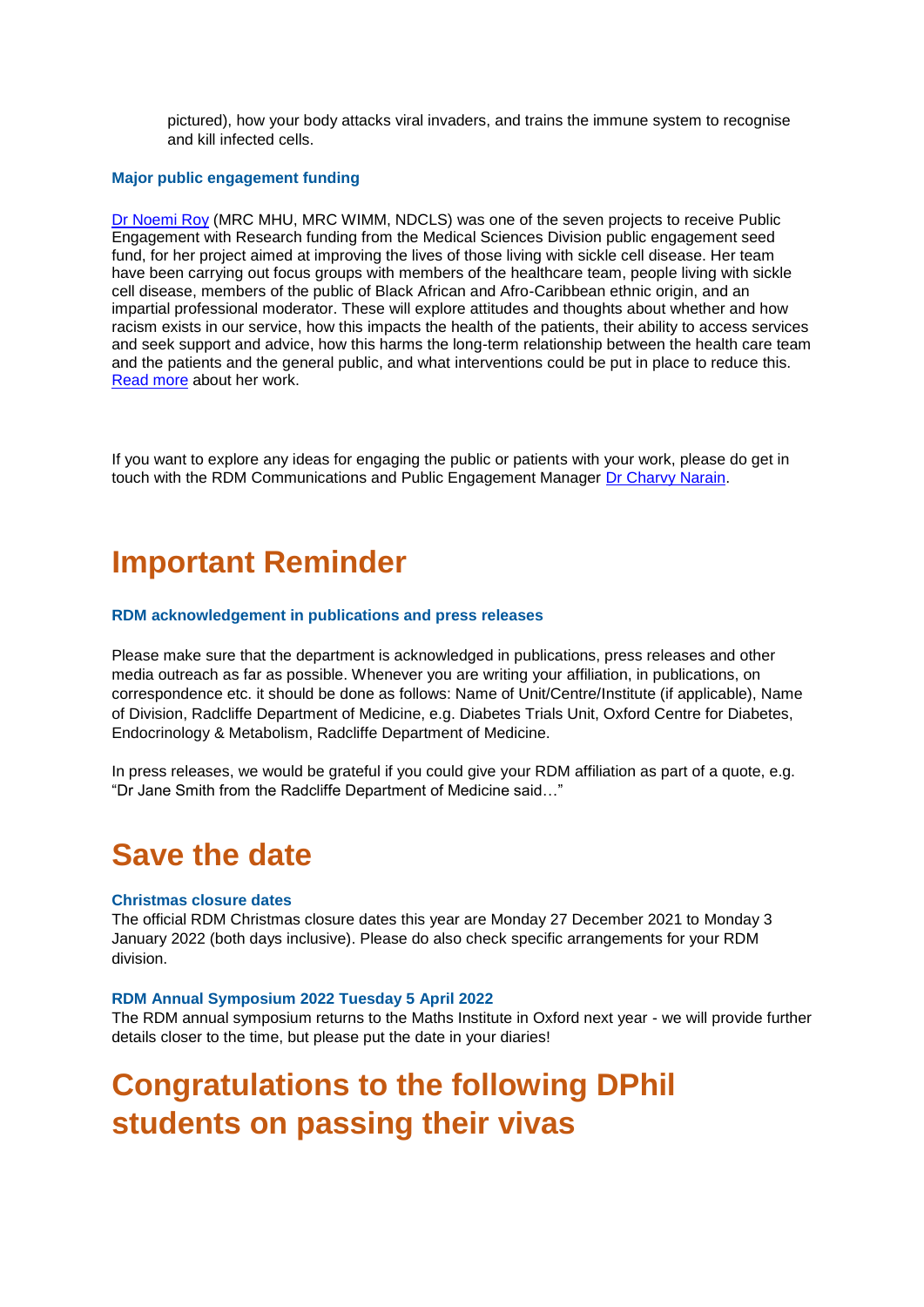Dr William Watson worked on the 'Effects of Energetic Substrate Manipulation on Myocardial Metabolism and Cardiac Function', and was supervised by Associate Profs Oliver Rider (OCMR, CVM) and Neil Herring (DPAG), and Prof Stefan Neubauer (OCMR, CVM)

Nazish Malik worked on 'Complement and Invariant NKT Cell Response', and was supervised by Dr Mariolina Salio and Professor Simon Davis (both MRC HIU, MRC WIMM, IMD), in association with Dr Martin Kolev ( Apellis Pharmaceuticals).

Janina Nahler worked on 'Investigating functions of human group 2 innate lymphoid cells in health and disease', and was supervised by Professor Graham Ogg and Dr Clare Hardman (both MRC HIU, MRC WIMM, IMD).

Dr Davide Carone worked on 'MRI biomarkers of recovery for acute stroke', and was supervised by Associate Professor James Kennedy (AVIC, IMD).

Helena Meyer-Berg worked on 'Gene Therapy for Surfactant Protein B Deficiency using Recombinant AAV Vectors', and was supervised by Professors Steve Hyde and Deborah Gill (both NDCLS).

Lucy Field worked on 'Optimising CRISPR for targeting of primary haematopoietic stem cells', and was supervised by Professor Irene Roberts (MRC MHU, MRC WIMM, Paediatrics) and Professor Adam Mead (MRC MHU, MRC WIMM, NDCLS).

Merve Aksoz worked on 'Applying single cell-based technologies to the characterisation of human haematopoietic stem cell heterogeneity', and was supervised by Professor Claus Nerlov (MRC MHU, MRC WIMM, NDCLS).

Liliana Barbieri worked on 'Quantitative biophysical methods to study immune cell mechanobiology', and was supervised by Professor Christian Eggeling and Dr Huw York (both MRC HIU, MRC WIMM, IMD) and Associate Professor Marco Fritzsche (The Kennedy Institute, NDORMS).

Sanja Brolih worked on 'Understanding the role of RNA nucleases in human disease', and was supervised by Professor Peter McHugh (MRC WIMM, Oncology) and Dr Christian Babbs (MRC WIMM, NDCLS).

Dr Marco Spartera worked on 'Investigating relationships between thromboembolic risk and left atrial structure, function, and haemodynamics as assessed with advanced magnetic resonance techniques', and was supervised by Professor Barbara Casadei, Associate Professor Vanessa Ferreira and Dr Rohan Wijesurendra (all CVM).

Dr Nicholas Fordham worked on the 'Role of EZH2 mutation in paediatric myelodysplasia', and was supervised by Professor Adam Mead (MRC MHU, MRC WIMM, NDCLS) and Professor Irene Roberts (MRC MHU, MRC WIMM, Paediatrics).

Thomas Kent worked on 'Exploring the factors and mechanisms involved in triggering the Alternative Lengthening of Telomeres Pathway', and was supervised by Professor Richard Gibbons (MRC MHU, MRC WIMM, NDCLS) and Dr David Clynes (MRC WIMM, Oncology).

Ullrich Leuschner worked on 'Modulation of T-Regulatory Cells by Small Molecules: Potential Therapy for GvHD', and was supervised by Professor David Roberts (NHSBT, NDCLS) and Dr Duncan Howie (EnaraBio).

Holly Sadler worked on 'Evaluation of a single cycle influenza virus as a candidate vaccine', and was supervised by Professor Alain Townsend (MRC HIU, MRC WIMM, IMD) and Dr Elma Tchilian (The Pirbright Institute).

Dr Andrew Apps worked on the 'Development and application of novel magnetic resonance spectroscopic and imaging techniques to assess cardiac energetics and substrate handling in the human heart', and was supervised by Associate Professor Oliver Rider and Professor Damian Tyler (both OCMR, CVM).